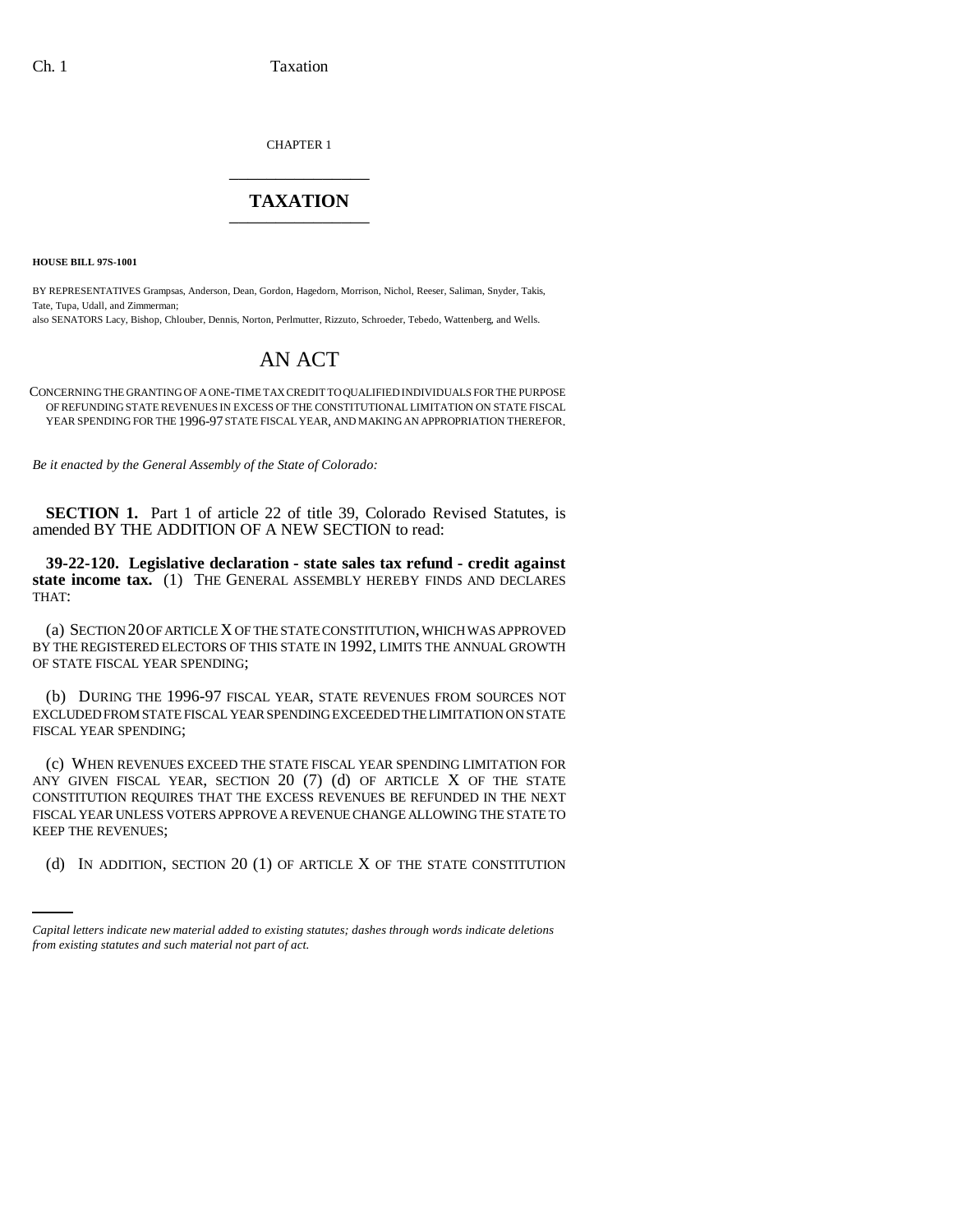#### Taxation Ch. 1

STATES THAT REFUNDS NEED NOT BE PROPORTIONAL WHEN PRIOR PAYMENTS ARE IMPRACTICAL TO IDENTIFY OR RETURN AND AUTHORIZES THE USE OF ANY REASONABLE METHOD FOR REFUNDING EXCESS REVENUES;

(e) SINCE VOTERS HAVE NOT APPROVED A REVENUE CHANGE, THE STATE IS REQUIRED TO REFUND DURING THE 1997-98 FISCAL YEAR THE REVENUES IN EXCESS OF THE STATE FISCAL YEAR SPENDING LIMITATION FOR THE 1996-97 FISCAL YEAR;

(f) IT IS WITHIN THE LEGISLATIVE PREROGATIVE OF THE GENERAL ASSEMBLY TO ENACT LEGISLATION TO IMPLEMENT THE REFUND OF STATE EXCESS REVENUES FOR THE 1996-97 FISCAL YEAR IN COMPLIANCE WITH SECTION 20 OF ARTICLE X OF THE STATE CONSTITUTION;

(g) IT IS A REASONABLE AND NECESSARY EXERCISE OF THE LEGISLATIVE PREROGATIVE TO DETERMINE THAT, DUE TO THE IMPOSSIBILITY OF IDENTIFYING OR RETURNING PRIOR PAYMENTS, IT IS NOT FEASIBLE TO MAKE PROPORTIONAL REFUNDS OF STATE EXCESS REVENUES;

(h) IT IS ALSO A REASONABLE AND NECESSARY EXERCISE OF THE LEGISLATIVE PREROGATIVE TO DETERMINE WHAT CONSTITUTES A REASONABLE METHOD OF REFUNDING STATE EXCESS REVENUES AFTER CONSIDERATION OF THE BEST INFORMATION AVAILABLE AT THE TIME REGARDING: THE AMOUNT AND SOURCE OF EXCESS REVENUES TO BE REFUNDED; THE QUALIFICATIONS FOR AND NUMBER OF ELIGIBLE RECIPIENTS; THE AMOUNT OF REFUND EACH RECIPIENT SHOULD RECEIVE; THE NECESSARY PROCEDURES TO CLAIM AND MAKE REFUNDS; AND THE RELATED ADMINISTRATIVE EXPENSES;

(i) IT IS THE CONSIDERED JUDGMENT OF THE GENERAL ASSEMBLY THAT:

(I) THE STATE EXCESS REVENUES FOR THE 1996-97 FISCAL YEAR ARE DERIVED FROM A WIDE VARIETY OF STATE TAXES AND FEES RANGING FROM STATE SALES TAX TO SEVERANCE AND TRANSPORTATION TAXES TO HEALTH SERVICE FEES TO COURT FINES TO PERMIT AND LICENSE FEES AND TO HIGHER EDUCATION FEES AND SHOULD, THEREFORE, BE RETURNED TO AS LARGE A GROUP OF COLORADO RESIDENTS AS IS IDENTIFIABLE AND ECONOMICALLY FEASIBLE;

(II) IT IS NOT FEASIBLE TO MAKE PROPORTIONAL REFUNDS OF STATE EXCESS REVENUES FOR THE 1996-97 FISCAL YEAR DUE TO THE IMPOSSIBILITY OF IDENTIFYING OR RETURNING PRIOR PAYMENTS;

(III) IT IS REASONABLE AND FAIR TO REFUND STATE EXCESS REVENUES FOR THE 1996-97 FISCAL YEAR TO A LARGE GROUP OF INDIVIDUALS AS A REFUND OF STATE SALES TAX REVENUES SINCE MORE COLORADANS PAY STATE SALES TAX THAN ANY OTHER STATE TAX;

(IV) THE STATE COLLECTED OVER ONE BILLION THREE MILLION DOLLARS IN STATE SALES TAX REVENUES DURING THE 1996-97 FISCAL YEAR FROM WHICH THE REFUND OF STATE EXCESS REVENUES MAY BE MADE;

(V) REFUNDING STATE EXCESS REVENUES FOR THE 1996-97 FISCAL YEAR THROUGH THE STATE INCOME TAX SYSTEM IN THE MANNER SET FORTH IN THIS SECTION IS A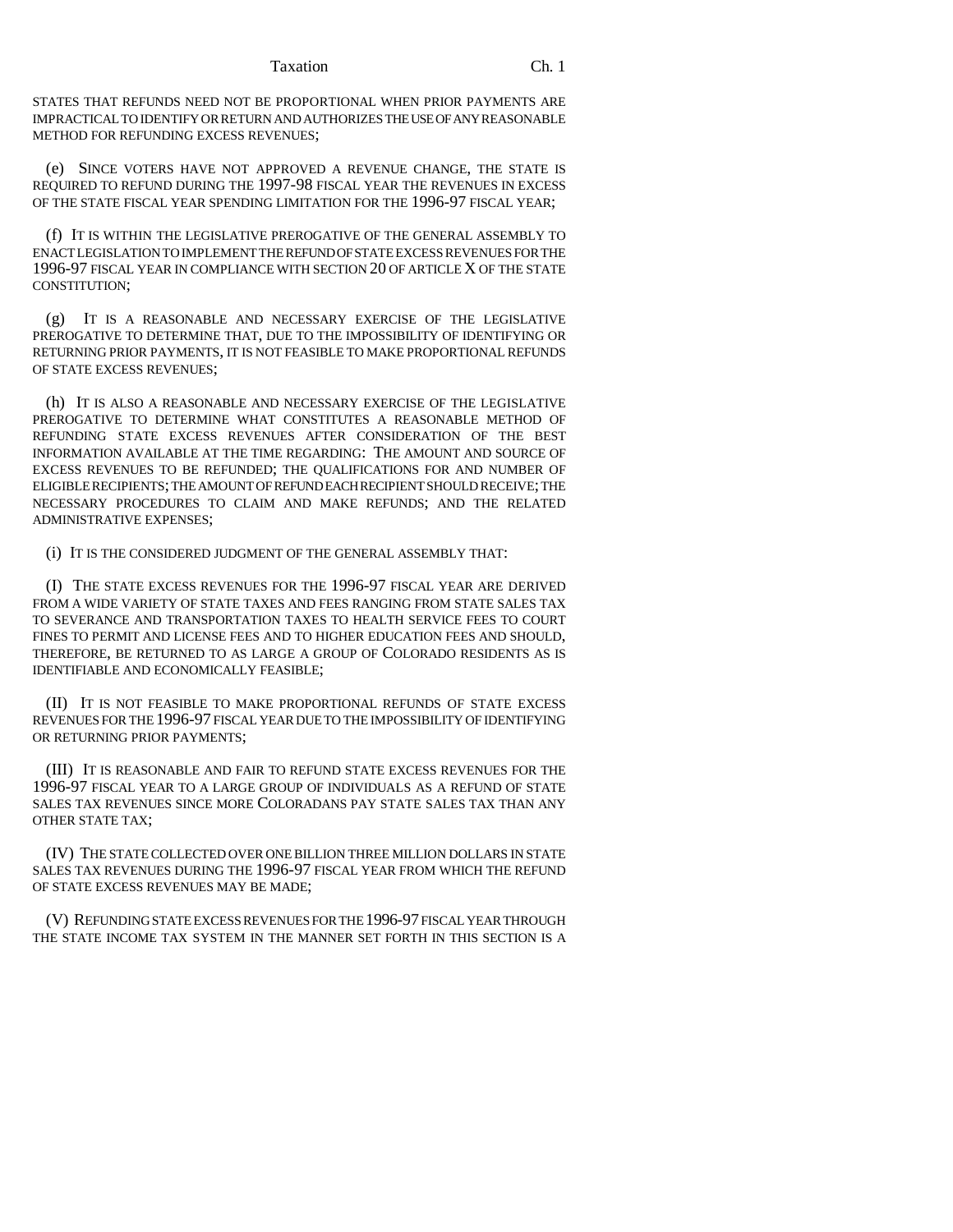### Ch. 1 Taxation

REASONABLE METHOD FOR REFUNDING SUCH EXCESS REVENUES; AND

(VI) THE MOST COST-EFFECTIVE AND EXPEDITIOUS METHOD OF REFUNDING STATE EXCESS REVENUES FOR THE 1996-97 FISCAL YEAR IS THROUGH THE STATE INCOME TAX SYSTEM BUT THAT A CREDIT AGAINST STATE INCOME TAX IS MERELY A MECHANISM FOR REFUNDING SAID STATE EXCESS REVENUES TO A BROAD SPECTRUM OF PERSONS.

(2) AS USED IN THIS SECTION, "QUALIFIED INDIVIDUAL" MEANS:

(a) A NATURAL PERSON WHO IS DOMICILED IN THIS STATE FOR THE ENTIRE TAXABLE YEAR COMMENCING ON JANUARY 1, 1997, AND ENDING DECEMBER 31, 1997, AND WHO IS REQUIRED TO FILE A COLORADO INDIVIDUAL INCOME TAX RETURN FOR THAT TAX YEAR PURSUANT TO SECTION 39-22-601 (1) (a) OR WHO FILES A COLORADO INDIVIDUAL INCOME TAX RETURN TO CLAIM A REFUND OF COLORADO INCOME TAX WITHHELD FROM WAGES OR ESTIMATED COLORADO INCOME TAX PAID FOR THAT TAX YEAR; OR

(b) ANY NATURAL PERSON WHO IS DOMICILED IN THIS STATE FOR THE ENTIRE TAXABLE YEAR COMMENCING ON JANUARY 1, 1997, AND ENDING DECEMBER 31, 1997, AND WHO IS AT LEAST EIGHTEEN YEARS OF AGE AS OF DECEMBER 31, 1996.

(3) WITH RESPECT TO THE TAXABLE YEAR COMMENCING ON JANUARY 1,1997, AND ENDING DECEMBER 31, 1997, THERE SHALL BE ALLOWED TO EACH QUALIFIED INDIVIDUAL A STATE SALES TAX REFUND CREDIT IN AN AMOUNT SPECIFIED IN SUBSECTION (4) OF THIS SECTION WITH RESPECT TO THE INCOME TAXES IMPOSED BY THIS ARTICLE.

(4) THE AMOUNT OF THE CREDIT ALLOWED UNDER THIS SECTION SHALL BE AS FOLLOWS:

(a) FOR A QUALIFIED INDIVIDUAL FILING A SINGLE RETURN, A MARRIED FILING SEPARATE RETURN, OR AS A HEAD OF A HOUSEHOLD FOR THE 1997 TAX YEAR:

(I) IF THE QUALIFIED INDIVIDUAL'S FEDERAL ADJUSTED GROSS INCOME FOR THE 1997 TAX YEAR IS LESS THAN OR EQUAL TO FIFTEEN THOUSAND DOLLARS, THE CREDIT SHALL BE IN THE AMOUNT OF THIRTY-SEVEN DOLLARS;

(II) IF THE QUALIFIED INDIVIDUAL'S FEDERAL ADJUSTED GROSS INCOME FOR THE 1997 TAX YEAR IS GREATER THAN FIFTEEN THOUSAND DOLLARS BUT NOT MORE THAN ONE HUNDRED THOUSAND DOLLARS, THE CREDIT SHALL BE IN THE AMOUNT OF SIXTY DOLLARS;

(III) IF THE QUALIFIED INDIVIDUAL'S FEDERAL ADJUSTED GROSS INCOME FOR THE 1997 TAX YEAR IS MORE THAN ONE HUNDRED THOUSAND DOLLARS, THE CREDIT SHALL BE IN THE AMOUNT OF EIGHTY DOLLARS.

(b) FOR TWO QUALIFIED INDIVIDUALS FILING A JOINT RETURN OR A QUALIFIED INDIVIDUAL FILING AS A SURVIVING SPOUSE FOR THE 1997 TAX YEAR:

(I) IF THE QUALIFIED INDIVIDUALS' AGGREGATE FEDERAL ADJUSTED GROSS INCOME IS LESS THAN OR EQUAL TO FIFTEEN THOUSAND DOLLARS, THE CREDIT SHALL BE IN THE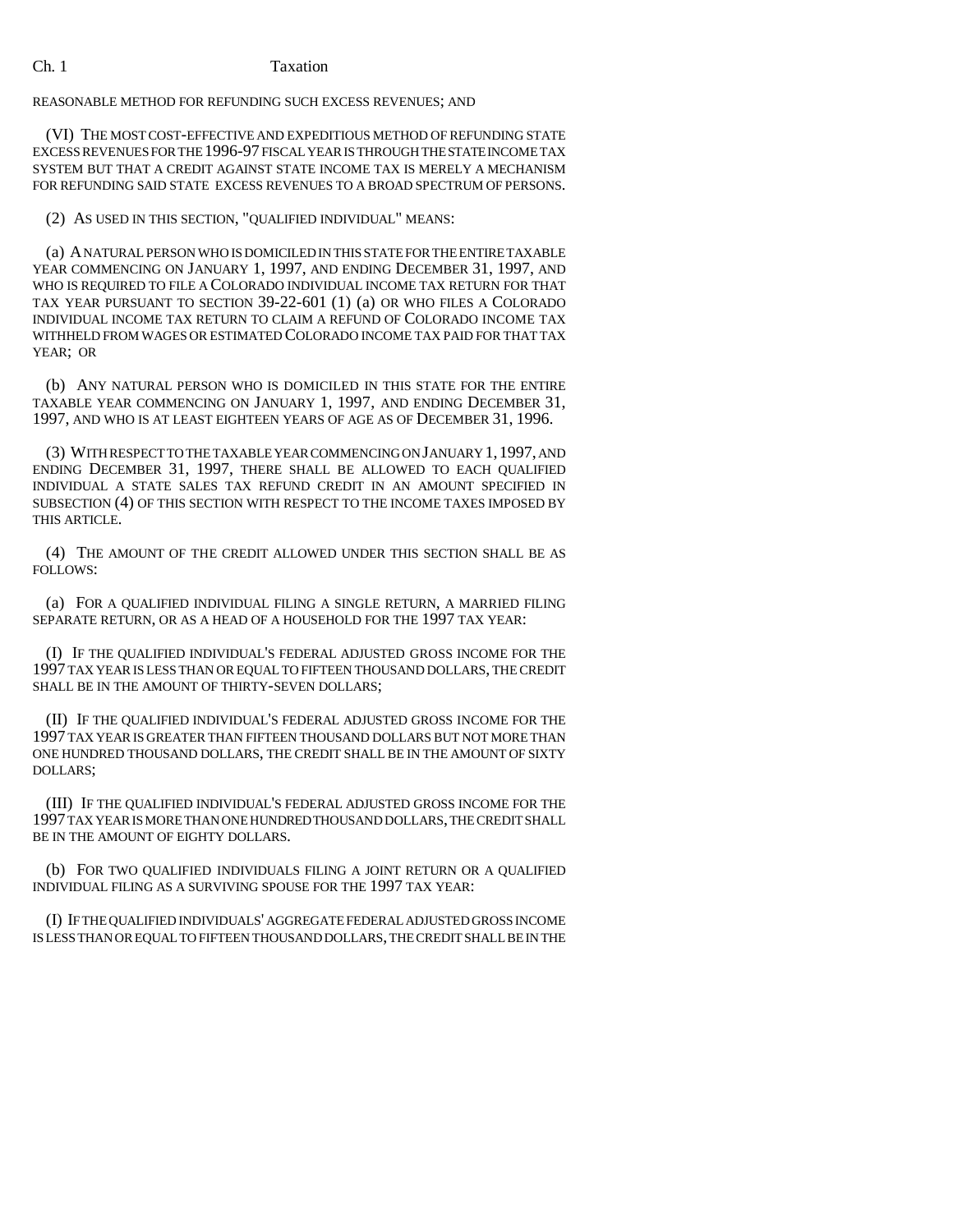#### AMOUNT OF SEVENTY-FOUR DOLLARS;

(II) IF THE QUALIFIED INDIVIDUALS' AGGREGATE FEDERAL ADJUSTED GROSS INCOME IS GREATER THAN FIFTEEN THOUSAND DOLLARS BUT NOT MORE THAN ONE HUNDRED THOUSAND DOLLARS, THE CREDIT SHALL BE IN THE AMOUNT OF ONE HUNDRED TWENTY DOLLARS;

(III) IF THE QUALIFIED INDIVIDUALS' AGGREGATE FEDERAL ADJUSTED GROSS INCOME IS GREATER THAN ONE HUNDRED THOUSAND DOLLARS, THE CREDIT SHALL BE IN THE AMOUNT OF ONE HUNDRED SIXTY DOLLARS.

(5) (a) ANY CREDIT ALLOWED PURSUANT TO THIS SECTION SHALL BE CLAIMED BY A QUALIFIED INDIVIDUAL AS DEFINED IN PARAGRAPH (a) OF SUBSECTION (2) OF THIS SECTION BY TIMELY FILING A 1997 INCOME TAX RETURN WITH THE DEPARTMENT OF REVENUE IN COMPLIANCE WITH THE PROVISIONS OF THIS ARTICLE. THE DEPARTMENT OF REVENUE SHALL NOT ALLOW SAID CREDIT CLAIMED ON ANY 1997 INCOME TAX RETURN NOT FILED IN COMPLIANCE WITH THE PROVISIONS OF THIS ARTICLE. IN NO EVENT SHALL THE CREDIT CLAIMED BY A QUALIFIED INDIVIDUAL AS DEFINED IN PARAGRAPH (a) OF SUBSECTION (2) OF THIS SECTION ON ANY 1997 INCOME TAX RETURN BE ALLOWED IF SAID RETURN IS FILED AFTER OCTOBER 15, 1998.

(b) ANY CREDIT ALLOWED PURSUANT TO THIS SECTION SHALL BE CLAIMED BY A QUALIFIED INDIVIDUAL AS DEFINED IN PARAGRAPH (b) OF SUBSECTION (2) OF THIS SECTION BY FILING A 1997 INCOME TAX RETURN WITH THE DEPARTMENT OF REVENUE NO LATER THAN APRIL 15, 1998. THE DEPARTMENT OF REVENUE SHALL NOT ALLOW SAID CREDIT CLAIMED BY A QUALIFIED INDIVIDUAL AS DEFINED IN PARAGRAPH (b) OF SUBSECTION (2) OF THIS SECTION ON ANY 1997 INCOME TAX RETURN FILED WITH THE DEPARTMENT OF REVENUE AFTER APRIL 15, 1998.

(6) IF THE CREDIT ALLOWED UNDER THIS SECTION EXCEEDS THE INCOME TAXES OTHERWISE DUE ON THE CLAIMANT'S INCOME, THE AMOUNT OF THE CREDIT NOT USED AS AN OFFSET AGAINST INCOME TAXES MAY NOT BE CARRIED FORWARD AS A TAX CREDIT AGAINST SUBSEQUENT YEARS' INCOME TAX LIABILITY AND SHALL BE REFUNDED TO THE CLAIMANT.

(7) IN ADDITION TO ANY OTHER PENALTIES ALLOWED BY LAW, ANY PERSON WHO CLAIMS BUT IS NOT ELIGIBLE TO CLAIM THE CREDIT ALLOWED PURSUANT TO THIS SECTION SHALL BE SUBJECT TO THE CRIMINAL PENALTIES IMPOSED PURSUANT TO SECTION 39-21-118, AS APPLICABLE.

**SECTION 2. Appropriation.** In addition to any other appropriation, there is hereby appropriated, out of any moneys in the general fund not otherwise appropriated, to the department of revenue, for the fiscal year beginning July 1, 1997, the sum of four hundred thirty-two thousand eight hundred twenty-nine dollars (\$432,829) and 3.9 FTE, or so much thereof as may be necessary, for the implementation of this act. The authorization for 3.9 FTE specified in this appropriation is for temporary employees of the department of revenue, and such authorization shall terminate on June 30, 1998.